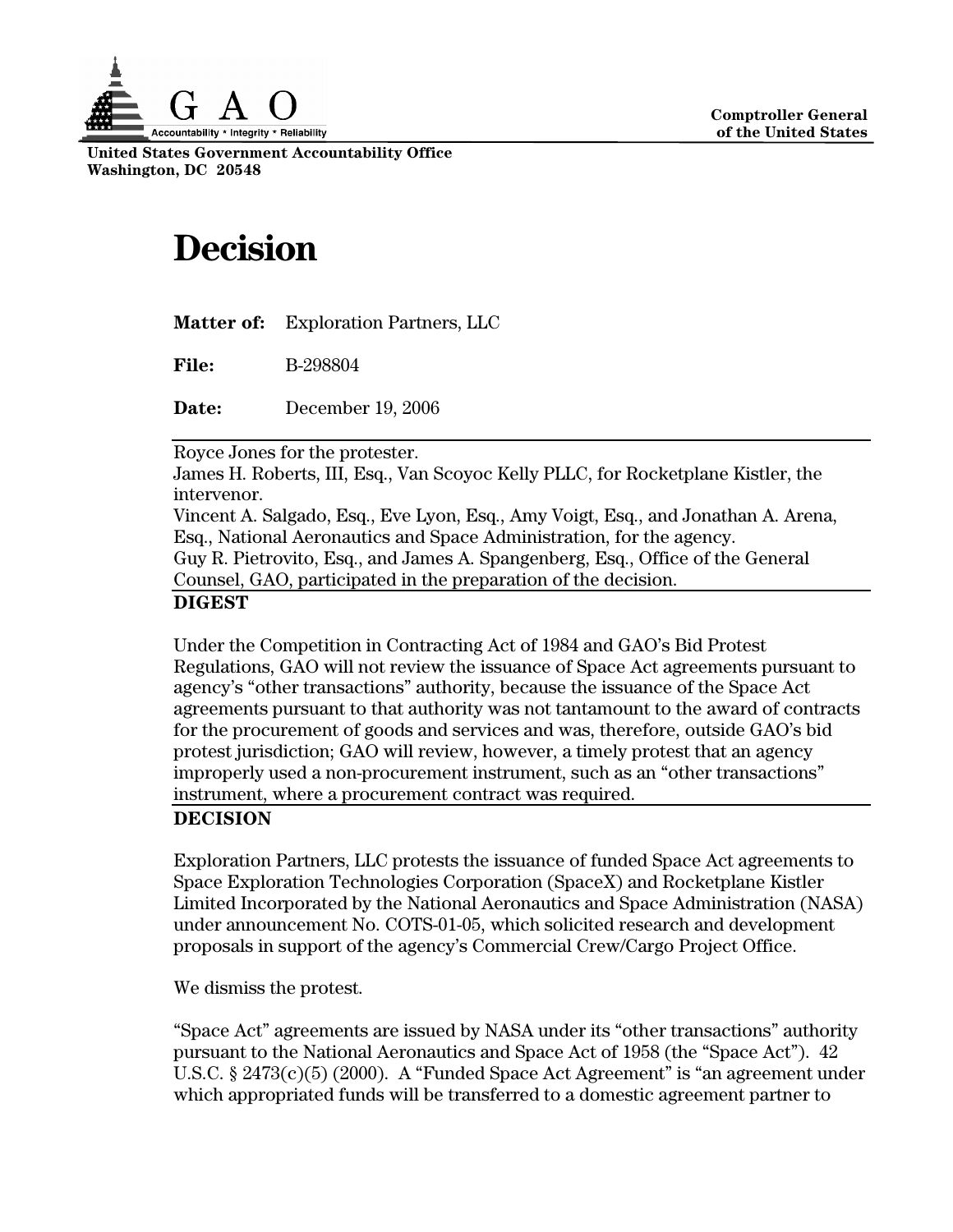accomplish an Agency mission, but whose objective cannot be accomplished by the use of a contract, grant, or Chiles Act cooperative agreement." NASA Policy Directive, NPD 1050.1G, Nov. 13, 1998, at 1-2.

NASA established the Commercial Crew/Cargo project to:

- implement U.S. Space Exploration policy with an investment to stimulate commercial enterprises in space,
- facilitate U.S. private industry demonstration of cargo and crew space transportation capabilities with the goal of achieving reliable, cost effective access to low-Earth orbit, and
- create a market environment in which commercial space transportation services are available to Government and private sector customers.

Announcement at 1. In support of these objectives, NASA informed interested firms that the agency envisioned a two-phased approach to be known as the commercial orbital transportation (COTS) project. Phase 1 was described as a "period of development and demonstration by private industry, in coordination with NASA, of various space transportation capabilities . . . determined to be most desirable for the Government and other customers." Phase 2 was described as a "potential competitive procurement of orbital transportation services to resupply the [International Space Station] with cargo and crew, if a capability is successfully demonstrated and the Government determines it is in its best interest." NASA issued the announcement, which is the subject of this protest, to implement phase 1 of the COTS project and stated that the agency intended to enter into "at least one and preferably multiple" funded Space Act agreement(s). Id. at 2.

Firms were also informed that NASA anticipated providing funding of up to \$500 million over a 4-year period; firms were also informed that "[i]n order to maximize capability coverage, participants are expected to secure additional funds to supplement the NASA funding." Id. at 12. In this regard, the announcement stated

Payments will be made upon the successful completion of performance milestones as proposed by the participants and negotiated with NASA. NASA's contribution will be a fixed amount and will not be increased based on the participant's ability to obtain private funding.

## Id. at 3.

The announcement requested proposals from interested firms and provided instructions for the preparation of proposals. Proposals were to describe the firms'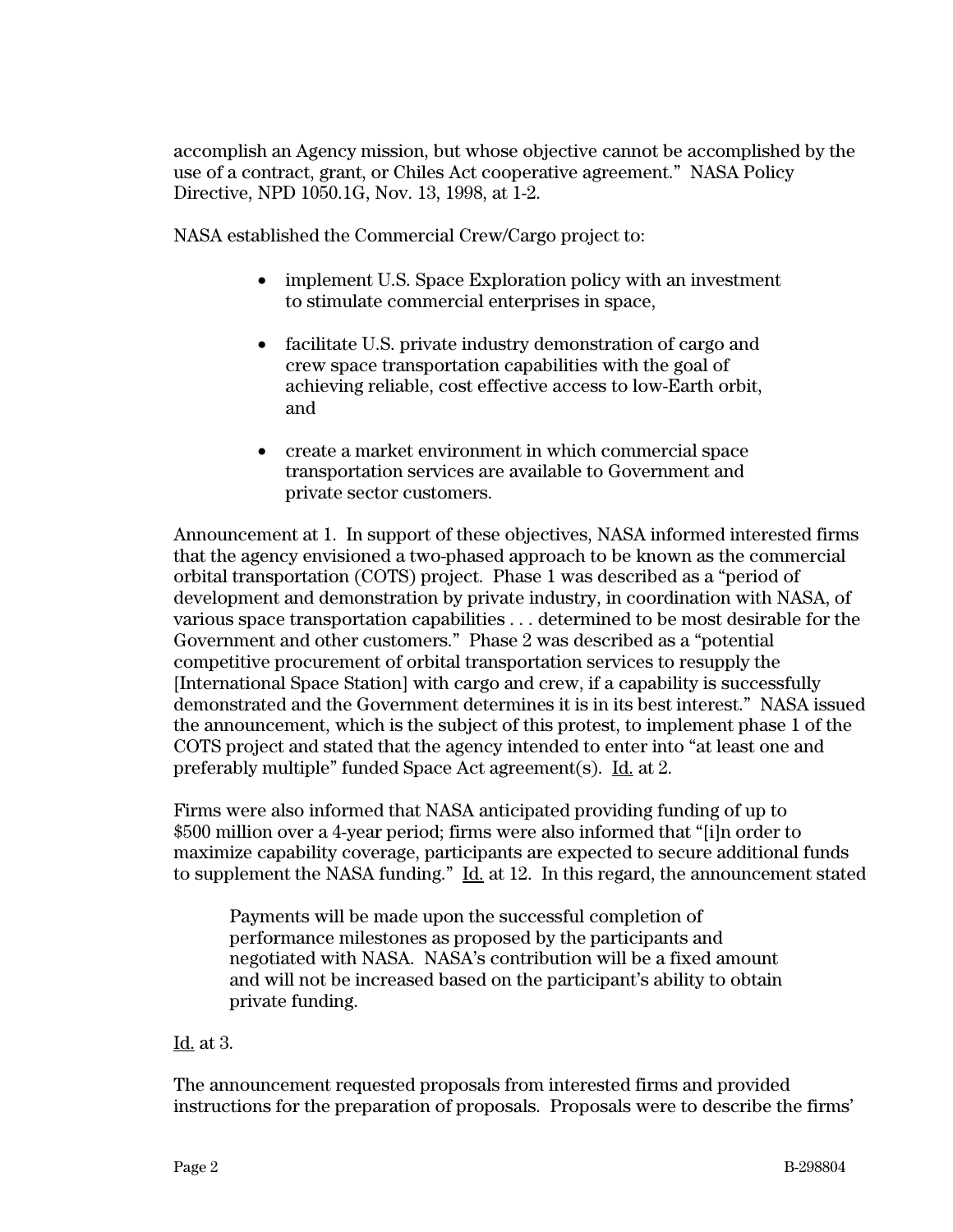business plans and technical approaches, and to provide the firms' anticipated costs, estimated operational prices, and business financial information. See id. at 16-22, app. C. The announcement also stated that selection of proposals for issuance of Funded Space Act agreements would not be governed by the Federal Acquisition Regulation (FAR) or the agency's FAR supplement because the announcement did not provide for the award "of a contract, grant, or cooperative agreement." Id. at 23.

NASA received proposals from a number of firms, including Exploration Partners, SpaceX, and Rocketplane. Six firms, including SpaceX and Rocketplane, were invited to proceed to "negotiations"; the protester was not. Subsequently, NASA issued Space Act agreements to SpaceX and Rocketplane.

Exploration Partners protests that, as "the only company that offered a fully funded end-to-end transportation system," it should have received a Space Act agreement. In the alternative, the protester requested that the "COTS program . . . be re-bid under the original terms and conditions without interference in obtaining Shuttle hardware, cost data or interference in commercial business relationships." Protest at 7.

NASA and the intervenor argue that the Space Act agreements protested here are not procurement contracts subject to our bid protest review under the Competition in Contracting Act of 1984 (CICA). Instead, they assert that these agreements were issued pursuant to the agency's "other transactions" authority under the Space Act. Accordingly, the agency and intervenor request that we dismiss this protest.

Under CICA and our Bid Protest Regulations, we review protests concerning alleged violations of procurement statutes or regulations by federal agencies in the award or proposed award of contracts for procurement of goods and services, and solicitations leading to such awards. See 31 U.S.C. §§ 3551(1), 3552 (2000); 4 C.F.R. § 21.1(a) (2006). We generally do not review, however, protests of the award or solicitations for the award of cooperative agreements or other non-procurement instruments because they do not involve the award of a procurement contract. See, e.g., Sprint Communications, L.P., B-256586, B-256586.2, May 9, 1994, 94-1 CPD ¶ 300 at 3 (GAO does not have jurisdiction to consider the award of a cooperative agreement).

The jurisdiction of our Office to review the issuance of these Space Act agreements turns upon whether NASA's exercise of its "other transactions" authority is actually the award of contracts for the procurement of goods and services. NASA's authority to enter into "other transactions" was provided by the Space Act, which provides, in pertinent part, that the agency may

enter into and perform such contracts, leases, cooperative agreements, or other transactions as may be necessary in the conduct of its work and on such terms as it may deem appropriate, with any agency or instrumentality of the United States, or with any State, Territory, or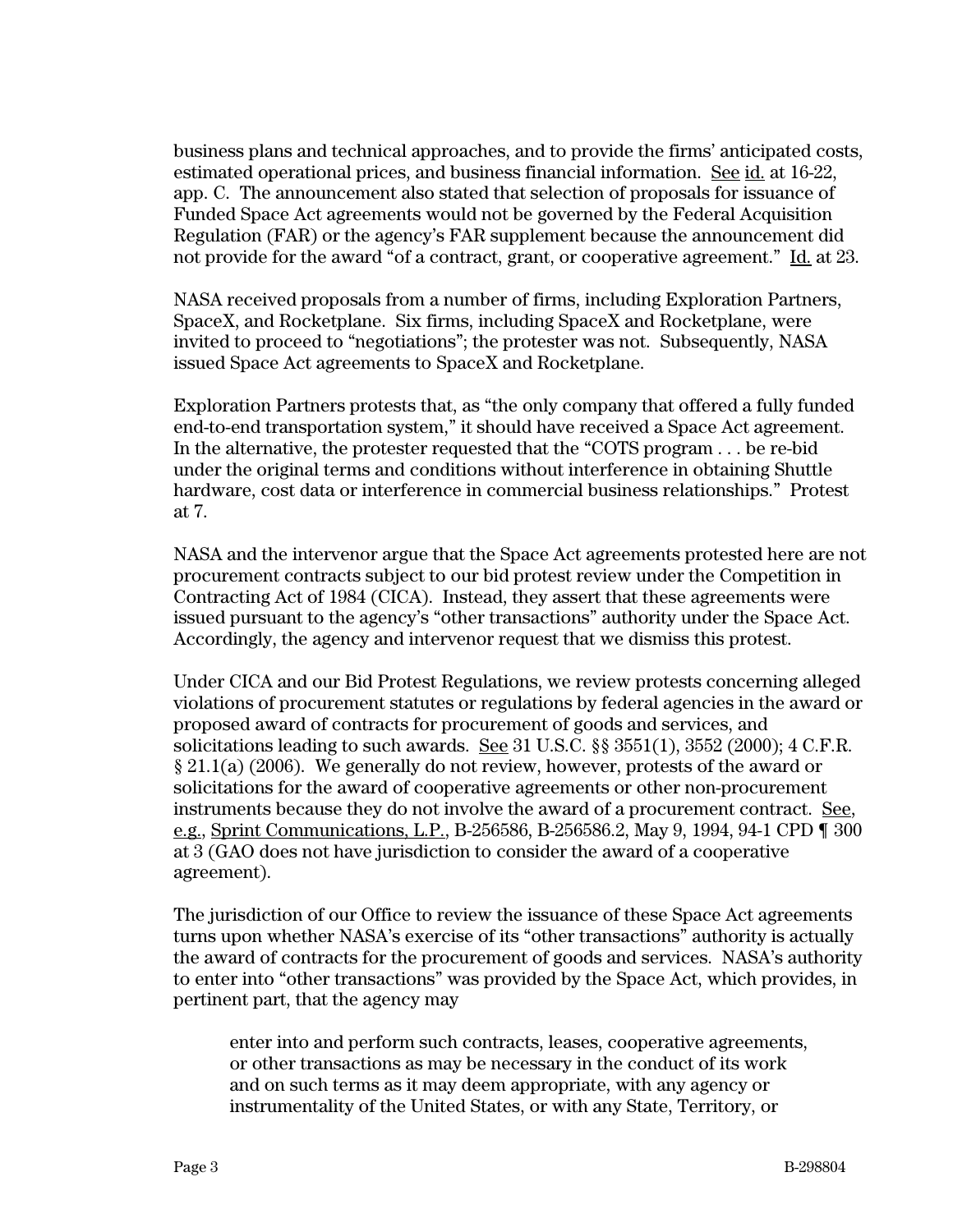possession, or with any political subdivision thereof, or with any person, firm, association, corporation, or educational institution.

 $42$  U.S.C. §  $2473(c)(5)$ . The Space Act does not define "other transactions," but Congress recognized at the time of its promulgation that this was a grant of "broad authority." See H.R. No. 1770, at 19 (1958), reprinted in 1958 USCCAN 3160, 3178; see also H.R. No. 1758, at 50 (1958).

The starting point for our analysis is the statutory language used by Congress. See Consumer Prod. Safety Comm'n v. GTE Sylvania, Inc., 447 U.S. 102, 108 (1980) ("We begin with the familiar canon of statutory construction that the starting point for interpreting a statute is the language of the statute itself."). Here, the Space Act in its grant of authority to NASA plainly distinguished between contracts and "other transactions."<sup>2</sup> It is a cardinal principle of statutory construction that a statute ought to be so construed that, if it can be prevented, no clause, sentence, or word shall be superfluous, void, or insignificant. TRW Inc. v. Andrews, 534 U.S. 19, 31 (2001), citing United States v. Menasche, 348 U.S. 528, 538-39 (1955). Applying this principle to the language of the Space Act, we find that entering and performing "other transactions" cannot be the same as entering and performing procurement contracts. Therefore, we conclude that NASA's issuance of these Space Act agreements pursuant to its "other transactions authority" is not tantamount to the award of contracts for the procurement of goods and services, which would be subject to our bid protest jurisdiction.<sup>3</sup> This conclusion is consistent with our earlier decisions,

(continued...)

 $\frac{1}{1}$  $^1$  Since 1958, Congress has extended the authority to use "other transactions" to a number of other federal agencies, including the Department of Defense (DoD) (10 U.S.C. § 2371 (2000)), the Department of Homeland Security (Homeland Security Act of 2002, Pub. L. No. 107-296, § 831(a), 116 Stat. 2224), the Department of Energy (Energy Policy Act of 2005, Pub. L. No. 109-58, § 1007, 119 Stat. 932), and the Department of Transportation (Transportation Equity Act for the 21st Century, Pub. L. No. 105-178, § 5102, 112 Stat. 423).

 $2^2$  We note in this regard that DoD's grant of "other transaction" authority also clearly distinguishes that authority from the authority provided DOD to enter into contracts. See 10 U.S.C. § 2371(a).

 $3$  This conclusion is consistent with the long-held views of those agencies that have been granted "other transactions" authority and within the federal procurement community generally. See, e.g., NASA's Space Act Agreements Manual, NPR 1050.1, Nov. 21, 2003, at 3 ("As discussed in this document, these 'other transaction' agreements (referred to as Space Act agreements) also do not include procurement contracts. Therefore, procurement laws and regulations are not applicable."); Memorandum of DoD Under Secretary of Defense (Acquisition, Technology & Logistics) Paul Kaminiski to Secretaries of the Military Departments, Dec. 14, 1996 ("other transactions" are "alternatives to contracts," which are not subject to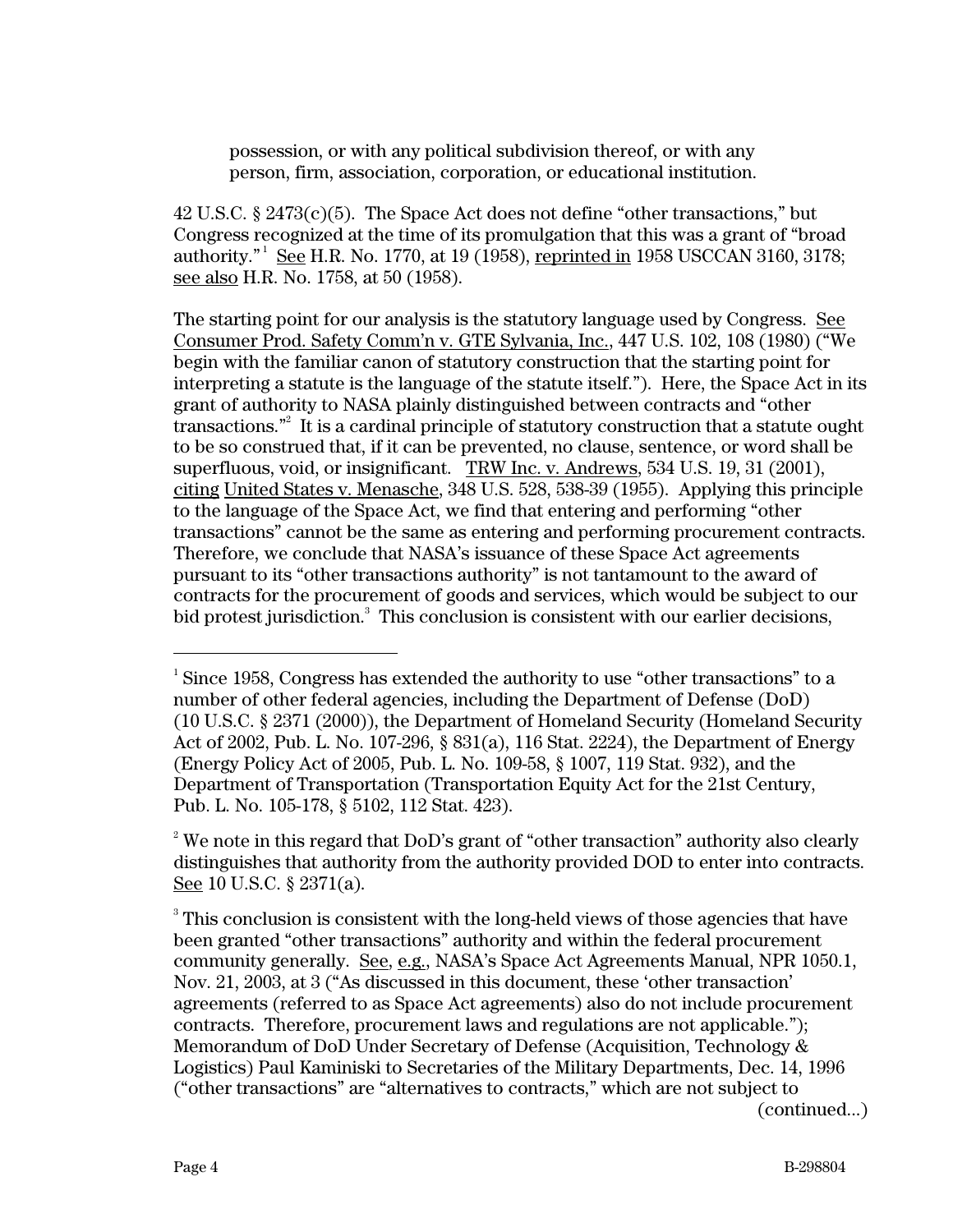cited above, in which we concluded that our Office's bid protest review authority did not generally extend to cooperative agreements and other non-procurement instruments.

Notwithstanding our conclusion, we will review, however, a timely protest that an agency is improperly using a cooperative agreement or other non-procurement instrument, such as NASA's Space Act agreements, where a procurement contract is required, to ensure that an agency is not attempting to avoid the requirements of procurement statutes and regulations. Id. at 3; Energy Conversion Devices, Inc., B-260514, June 16, 1995, 95-2 CPD ¶ 121 at 2. For example, the Federal Grants and Cooperative Agreement Act provides, in pertinent part, that an executive agency must use a procurement contract when:

- (1) the principal purpose of the instrument is to acquire (by purchase, lease, or barter) property or services for the direct benefit or use of the United States Government; or
- (2) the agency decides in a specific instance that the use of a procurement contract is appropriate.

31 U.S.C. § 6303.

<sup>-</sup>(...continued)

procurement statutes and regulations such as CICA and the FAR and are not subject to GAO's bid protest review); see also Department of Defense "Other Transactions": An Analysis of Applicable Laws, American Bar Association Monograph, Jan. 5, 2000. GAO's reports to Congress have also reported that "other transactions" are "other than contracts, grants, or cooperative agreements that generally are not subject to federal laws and regulations applicable to procurement contracts." GAO-03-150, "Defense Acquisitions: DOD Has Implemented Section 845 Recommendations but Reporting Can Be Enhanced," Oct. 2002, at 1; see also GAO-05-136, "Homeland Security: Further Action Needed to Promote Successful Use of Special DHS Acquisition Authority," Dec. 2004, at 1 ("Other transactions are agreements other than government contracts, grants, and cooperative agreements . . . [and] are exempt from the Federal Acquisition Regulation (FAR), the government's Cost Accounting Standards, and various federal statutes. . . .") (footnote omitted); GAO/NSIAD-00-33, "Acquisition Reform: DOD's Guidance on Using Section 845 Agreements Could Be Improved," Apr. 2000, at 3 ("[o]ther transactions are generally not subject to the federal laws and regulations governing standard procurement contracts"); GAO/NSIAD-96-11, "DOD Research: Acquiring Research by Nontraditional Means," Mar. 1996, at 2-3.